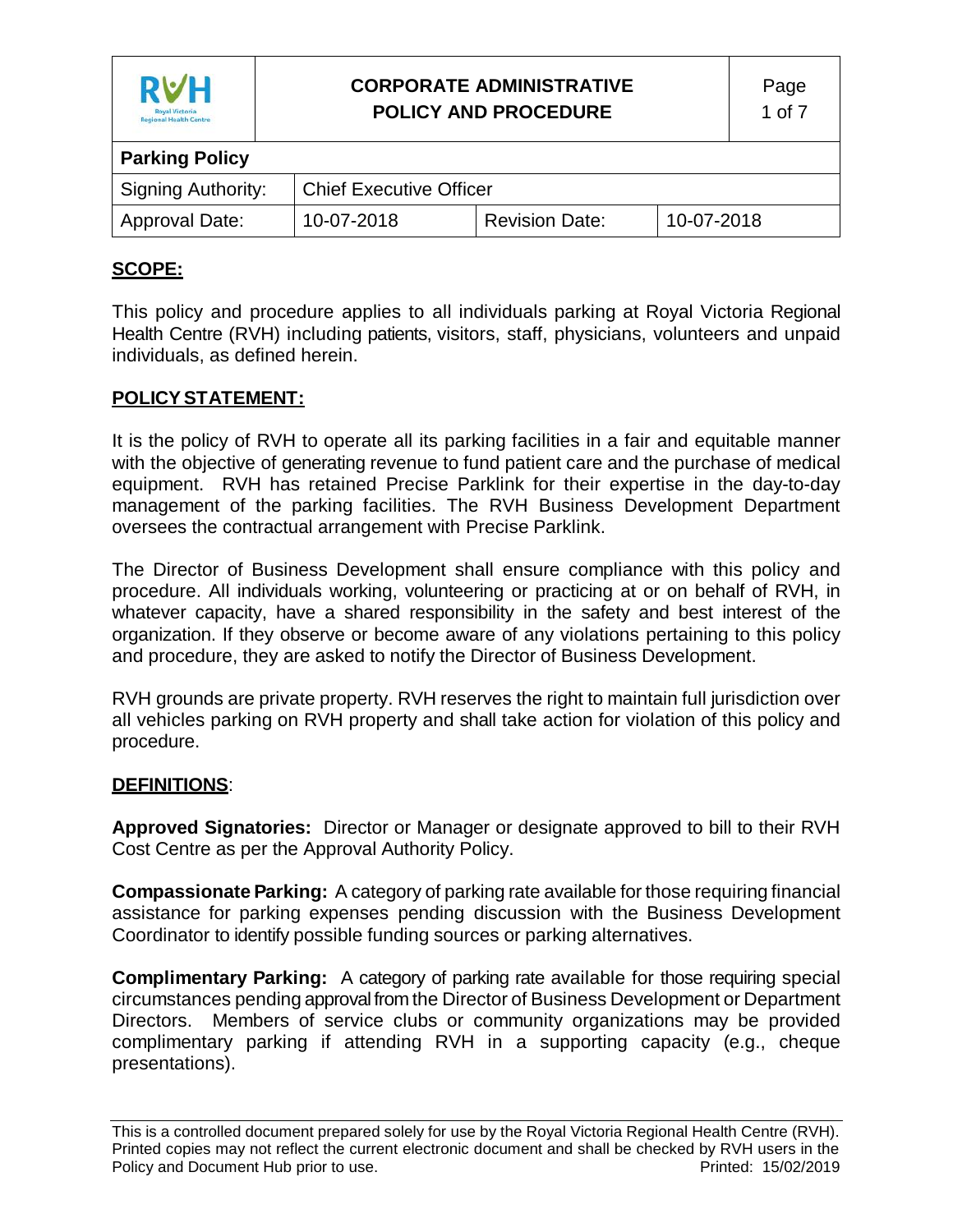

**Tenant Parking**: All Retail Tenants requiring parking for the operators and staff will purchase monthly passes and be billed monthly at staff rates. They will park their vehicles in the assigned lot.

**Incidents and Accidents:** Any event occurring in RVH parking facilities that result in possible harm to any individual or any vehicle. These shall be reported to both the Parking Office and Security Services to ensure prompt and thorough investigation and repair of equipment or vehicle or other action, as applicable in the circumstances.

**Liability:** The state of being legally or financially responsible for something. RVH does not accept liability of any kind for any loss and/or damage occurring to any vehicle parked, operated or driven on RVH property, its operator, other occupant thereof, or any persons. Vehicle use of any kind on RVH property shall be at the sole risk of the owner or operator. All vehicle operators, visitors, patients, volunteers or staff are required to comply with the Parking Policy and Procedure and are subject to applicable action for violations. The registered owner or staff member is responsible for all violations involving his/her vehicles, which may include ticketing, towing and/or revoking of RVH parking privileges. The owner or staff member is responsible for all costs involved in the removal, impounding and storage of such vehicle. Parking is strictly prohibited in fire routes, drop off/pick up areas, emergency services parking spaces, loading zones, roadways, driveways, walkways or any grassed or landscaped areas. RVH is not responsible for any citations issued by the City of Barrie.

RVH does not accept any liability for loss or damage to vehicles using any of the parking lots on our premises staff.

**On Call Parking**: Designated parking provided for physicians for call back located in various areas inside and outside of RVH parking lots.

**Paid Individuals:** All individuals paid for the work they perform at RVH, including all RVH employees, professional staff with RVH privileges (i.e., medical, dental, midwifery, and extended class nursing staff), physician assistants, students on a paid work term, clinical placements on a paid work term, and consultants.

**Parking Management:** The company retained for the day-to-day management of RVH parking facilities. Precise Parklink Customer Service Representatives (CSR) are located in the Parking Office. A remote monitoring attendant can be reached from any of the pay stations, entrance gates and exit gates via intercom. Remote video and audio monitoring is in place for times when a CSR is not available at the Parking Office. Cameras are located at all entry and exit points.

**Parking Pass Terms and Conditions:** All individuals that use an RVH issued proximity card to enter and exit a parking lot shall register their vehicle with Precise Parklink at the

This is a controlled document prepared solely for use by the Royal Victoria Regional Health Centre (RVH). Printed copies may not reflect the current electronic document and shall be checked by RVH users in the Policy and Document Hub prior to use. The example of the example of the Printed: 15/02/2019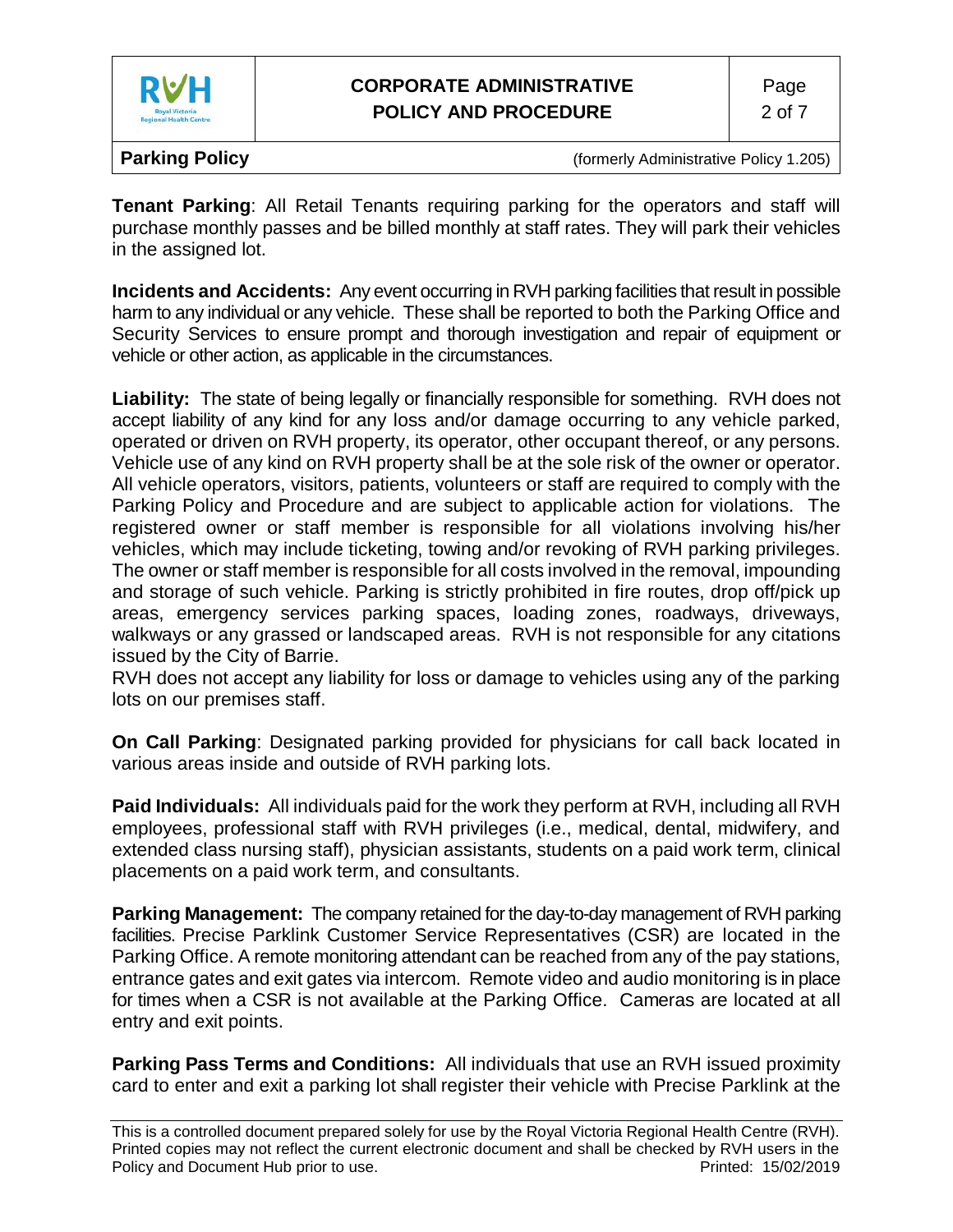

Parking Office. Deposits shall be paid on Proximity Cards to RVH's Parking Office. Individuals shall notify Precise Parklink of any changes to vehicle information by emailing [parking@rvh.on.ca](mailto:parking@rvh.on.ca) or by visiting the Parking Office. Proximity cards are for an individual's sole use and cards shall not be used by any other individual. Proximity cards shall not be shared, loaned or reassigned. RVH may terminate parking privileges for individuals found in breach of these terms and conditions.

**Parking Office:** The location in Visitor lot where the Customer Service Representative (CSR) perform their daily tasks and monitor all gate and pay station activity.

**Parking Rates:** The costing structure based on duration of a vehicle's stay in RVH parking facilities. These rates are reviewed regularly and are subject to change. Sufficient notice of any rate changes shall be communicated to all employees, professional staff, volunteers, community partners, and visitors.

**Patients:** Any individual personally receiving care or being assessed, or otherwise personally receiving services of any kind from any paid or unpaid individuals on RVH property.

**Proximity Card:** Is a card issued by Security Services and coded by the parking office. This card provides the card holder access to RVH parking facilities. These remain the property of RVH at all times and shall be returned to Security Services upon request or as conditions apply.

**Unpaid Individuals:** All RVH volunteers, such as; RVH Board and Foundation Board Members, Health Ethics Committee and Research Ethics Committee Members, Canadian Cancer Society drivers, Hospice volunteers, clergy, Patient Family Advisory Committee and other approved volunteers and community partners.

**Visitors:** All family, friends and/or other individuals accompanying patients (referred to herein as patient visitors for clarification) but not themselves receiving care or services of any kind, as well as individuals from peer hospitals.

# **PROCEDURE:**

# **1. Paid Individuals**

a. RVH Employees: Employees with parking access shall pay employee parking rates via automatic payroll deductions. Full-time employees shall pay a flat full-time rate while part-time and casual employees shall pay an equivalent rate based on the number of hours worked. A Pay-Per-Use Parking Pass (PUPP) option is also available and can be purchased at the Parking Office.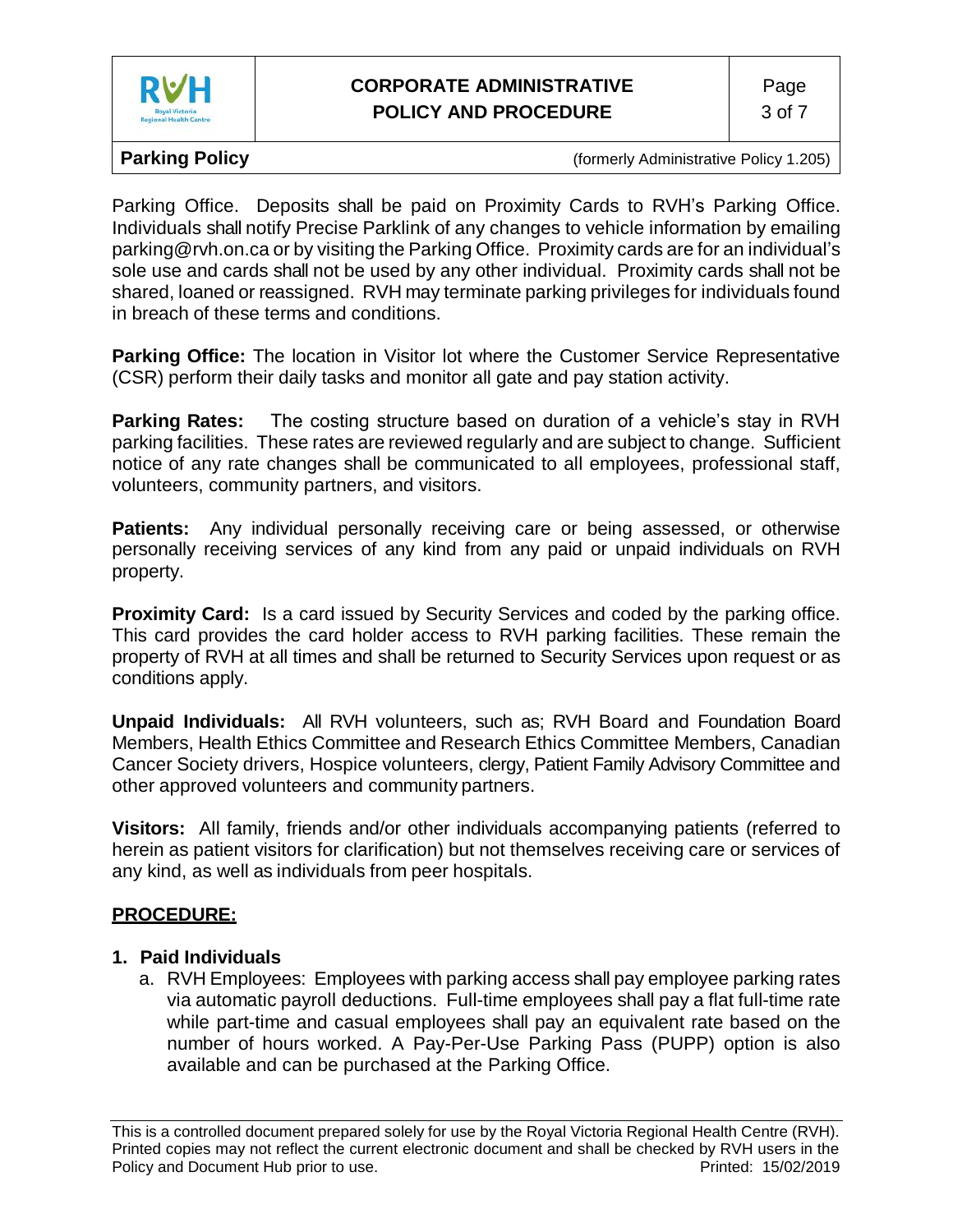

Employees shall be coded to park in the lot designated by the Business Development Coordinator. Employees working at Quarry Ridge shall be issued a Quarry Ridge parking permit by the Manager of their department and shall pay employee parking rates via automatic payroll deduction. Employees working off-site at Dialysis, Addiction Services, Barrie By the Bay or any other off site RVH work locations, shall pay employee parking rates via automatic payroll deduction.

When deemed necessary by the Occupational Health and Safety department and based on physician documentation, employees with special medical needs that affect their mobility shall be given temporary special privileges to a lot closest to their workplace. Employees with government-issued handicap permits shall be assigned to a designated lot with Handicap parking closest to their work area.

Senior Leadership Team and RVH Hospital Service Leaders shall be provided access to all lots for emergency purposes.

Employees registered for parking payroll deductions may use their parking pass for personal visits to RVH only if they are present in the vehicle.

Employees wishing to activate or terminate parking during the course of their employment shall complete the form entitled *Staff Parking Information and Parking Agreement – Terms and Conditions,* available on the RVH Hub. Employees shall take the completed form to the parking office. Two weeks' notice is required to have payroll deduction deactivated.

Employees of RVH who are going on unpaid leave of absence for greater than four weeks shall have their payroll deductions stopped and access to the employee parking lot shall be removed. Employees who would like to access the parking lot while on a leave of absence shall visit the Parking Office to arrange payment, at the employee rate, for parking until such time that they return to work. Upon returning to work, a Payroll Authorization Deduction form (found on the Hub or in the Parking Office) shall be completed and returned to the Parking Office.

- b. Professional staff: Professional staff shall park in the lot assigned to them. They shall pay the employee rate which shall be billed annually as administered by RVH Medical Administration.
- c. Clinical placements and students on a paid work term: These individuals shall park in an assigned lot and shall pay for parking at the Parking Office. These individuals shall pay a weekly rate based on the employee and physician parking rate. These individuals shall pay for the period of time that they require parking access. Payment can be made for full weeks only and no refunds shall be issued for unused

This is a controlled document prepared solely for use by the Royal Victoria Regional Health Centre (RVH). Printed copies may not reflect the current electronic document and shall be checked by RVH users in the Policy and Document Hub prior to use. The example of the example of the Printed: 15/02/2019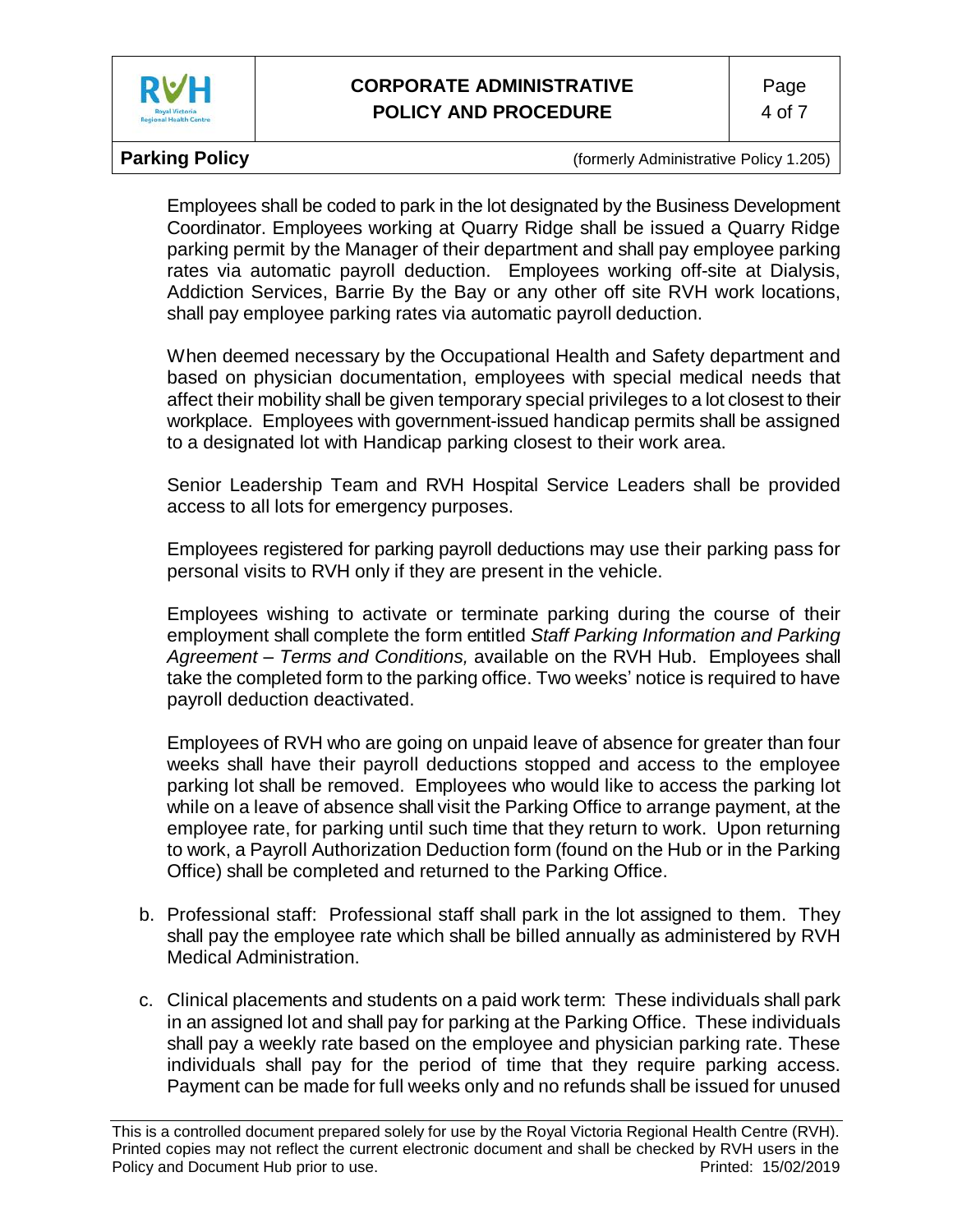

time.

d. Service Provider: Service Providers are any person contracted to provide a service to RVH or any individual sub-contracted by the Service Provider. These parties shall park in an assigned lot and shall pay at the Parking Office. These individuals shall pay a weekly rate based on the staff parking rate. These individuals shall pay for the period of time that they require parking access. Payment can be made for full weeks only and no refunds shall be issued for unused time. Service Providers shall not be permitted to charge RVH for parking and free parking shall not be written into any contractual agreements.

## **2. Unpaid Individuals**

- a. RVH Volunteers: All RVH volunteers shall park in the Volunteer Lot by using their RVH-issued Proximity Card. Volunteers may use their parking pass for personal visits to RVH only if they are present in the vehicle and must park in the assigned lots.
- *b.* Board Members, Foundation Board and Committee Members, Health Ethics Committee, Research Ethics Committee Members and Patient Family Advisory Committee Members and Advisors: These individuals shall park in the assigned lot by using their RVH issued Proximity Card. They may use their parking pass for personal visits to RVH only if they are present in the vehicle and must park in the assigned lots.
- c. Canadian Cancer Society (CCS) drivers, Hospice Simcoe volunteers and other approved community partners: These individuals shall obtain a paper ticket when entering the visitor Lot and shall have their parking ticket validated at the Parking Office to allow them to exit the lot without charge. These individuals shall show their CCS or Hospice identification with details of their visit shall be recorded in a log book at the Parking Office. The monthly log sheet shall be sent to the Business Development Coordinator where it shall be validated periodically by the respective organizations. When a Parking CSR is not available, these individuals shall be asked to buzz in and out at the visitor lot and identify themselves as a volunteer for their respective organization.
- d. Clergy: Clergy shall park in the visitor lot by using their RVH-issued Proximity Card, which shall be issued to clergy attending on a regular basis. Clergy who do not have an RVH-issued Proximity Card shall show identification at the Parking Office and their names shall be logged. Their parking ticket shall be validated at the Parking Office to allow them to exit the lot without charge. This log shall be sent monthly to the Business Development Coordinator who in turn will send it to the Spiritual Care Coordinator for validation. When a Parking CSR is not available,

This is a controlled document prepared solely for use by the Royal Victoria Regional Health Centre (RVH). Printed copies may not reflect the current electronic document and shall be checked by RVH users in the Policy and Document Hub prior to use. The example of the example of the Printed: 15/02/2019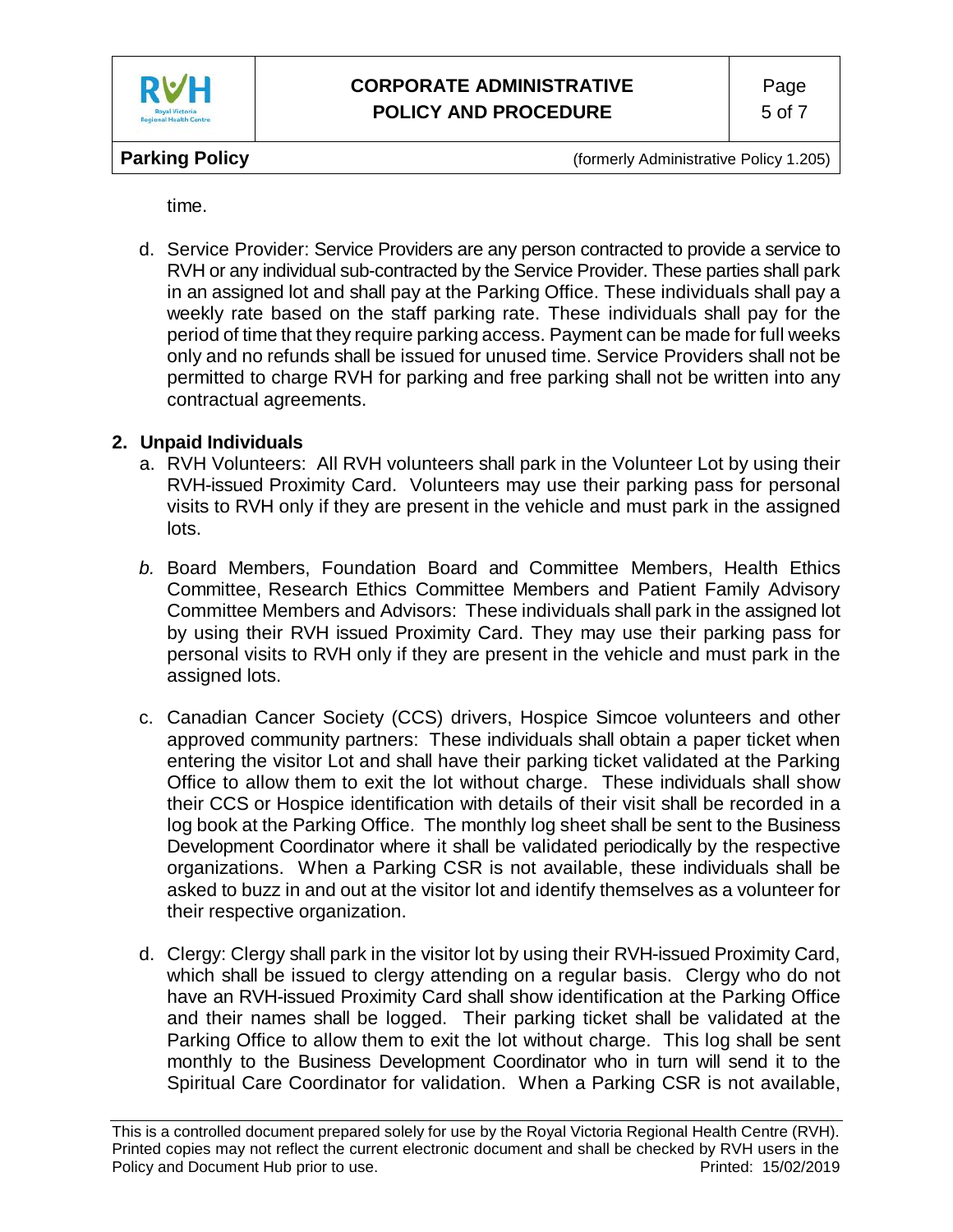

Clergy shall be asked to buzz in and out of the visitor lot and identify themselves as Clergy.

e. Students: All students shall park in the visitor lot and pay for parking at the Parking Office. Parking is a flat rate per week. Individuals shall pay for the period of time that they require parking access. Payment can be made for full weeks only and no refunds shall be issued for unused time.

#### **3. Visitor**

- a. Visitor: All visitors shall park in the visitor lots and shall pay at parking pay stations or parking office.
- b. Community Partners: Community partners shall park in the visitor lot using either their RVH issued Proximity Card or a parking Proximity Card that can be shared between the organization's employees. Royal Canadian Legion President, Ladies Auxiliary President, Army and Navy Executive, Georgian Bay Native Friendship Centre and the Psychiatric Patient Advocate Office (contractual obligation) are examples of this. These cards will be provided, on a case by case basis, with Complimentary Parking as determined by the Business Development Director. Others shall be billed monthly by the RVH Finance Department. Community partners shall be billed at either the full-time or part-time employee rate based on usage, which has been predetermined. Community partners shall inform the Business Development Coordinator of any employee changes.

#### **4. Other Parking Options or Categories**

- a. Complimentary Parking: Approved Signatories and Hospital Service Leaders can complete a complimentary parking form, available from the Business Development Office. This form shall indicate the date, patient name, reason for the Complimentary Parking, program where the patient is receiving care or services, and an RVH cost centre. Examples of approved criteria include cancelled surgeries, service recovery and cancelled tests. Patients shall take the completed complimentary parking form to the Parking Office to have their parking ticket validated to exit the lot without charge. A log shall be kept in the Parking Office and be sent monthly to the Business Development Coordinator and the appropriate cost centres shall be billed monthly.
- b. Parking Validator: A parking validator is located in the Administration office to be used for guests of Administration or special events. A log shall be kept for all validations and sent to the Business Development Coordinator monthly. If the validator is used by a specific department for an event or educational seminar the appropriate cost centre will be billed monthly. A second parking validator is located at PureHealth Pharmacy to provide discounts to their customers. The Business

This is a controlled document prepared solely for use by the Royal Victoria Regional Health Centre (RVH). Printed copies may not reflect the current electronic document and shall be checked by RVH users in the Policy and Document Hub prior to use. The example of the example of the Printed: 15/02/2019